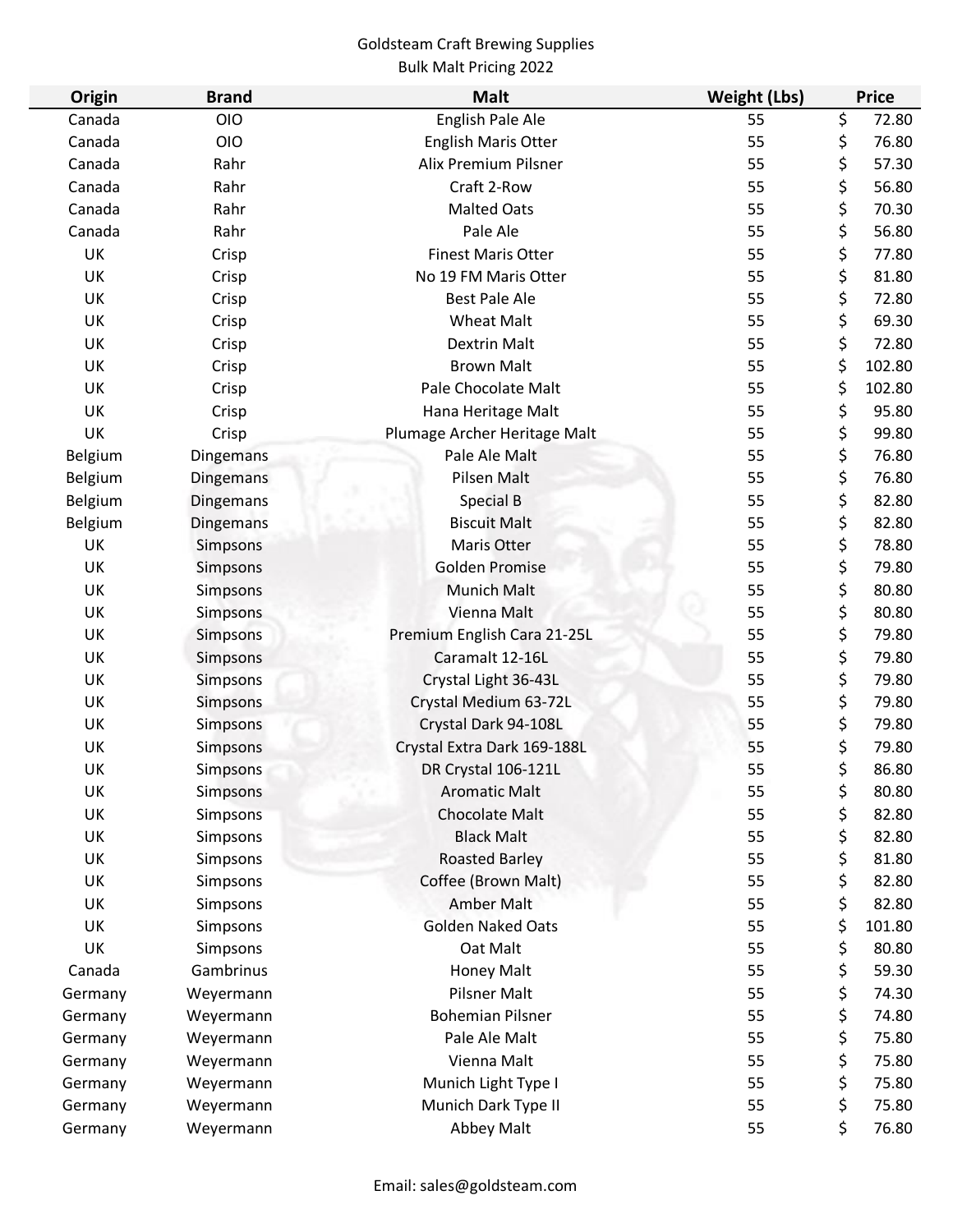## Goldsteam Craft Brewing Supplies Bulk Malt Pricing 2022

| Germany | Weyermann             | <b>Melanoidin Malt</b>       | 55 | \$<br>77.80 |
|---------|-----------------------|------------------------------|----|-------------|
| Germany | Weyermann             | <b>Beech Smoked</b>          | 55 | \$<br>89.80 |
| Germany | Weyermann             | Special W                    | 55 | \$<br>84.80 |
| Germany | Weyermann             | <b>Acidulated Malt</b>       | 55 | \$<br>95.80 |
| Germany | Weyermann             | Carafa I                     | 55 | \$<br>83.80 |
| Germany | Weyermann             | Carafa II                    | 55 | \$<br>83.80 |
| Germany | Weyermann             | Carafa III                   | 55 | \$<br>83.80 |
| Germany | Weyermann             | Carafa Special Dehusk I      | 55 | \$<br>87.80 |
| Germany | Weyermann             | Carafa Special Dehusk II     | 55 | \$<br>87.80 |
| Germany | Weyermann             | Carafa Special Dehusk III    | 55 | \$<br>87.80 |
| Germany | Weyermann             | Carafoam                     | 55 | \$<br>76.80 |
| Germany | Weyermann             | Carahell                     | 55 | \$<br>77.80 |
| Germany | Weyermann             | Caramunich I                 | 55 | \$<br>78.80 |
| Germany | Weyermann             | Caramunich II                | 55 | \$<br>78.80 |
| Germany | Weyermann             | Caramunich III               | 55 | \$<br>78.80 |
| Germany | Weyermann             | CaraAmber                    | 55 | \$<br>79.80 |
| Germany | Weyermann             | CaraBelge                    | 55 | \$<br>79.80 |
| Germany | Weyermann             | CaraRed                      | 55 | \$<br>79.80 |
| Germany | Weyermann             | CaraBohemian                 | 55 | \$<br>82.80 |
| Germany | Weyermann             | CaraAroma                    | 55 | \$<br>83.80 |
| Germany | Weyermann             | CaraWheat                    | 55 | \$<br>86.80 |
| Germany | Weyermann             | CaraRye                      | 55 | \$<br>79.80 |
| Germany | Weyermann             | Pale Wheat                   | 55 | \$<br>73.80 |
| Germany | Weyermann             | Dark Wheat                   | 55 | \$<br>74.80 |
| Germany | Weyermann             | <b>Chocolate Wheat</b>       | 55 | \$<br>86.80 |
| Germany | Weyermann             | <b>Oak Smoked Wheat</b>      | 55 | \$<br>89.80 |
| Germany | Weyermann             | Pale Rye Malt                | 55 | \$<br>78.80 |
| Germany | Weyermann             | Chocolate Rye Malt           | 55 | \$<br>87.80 |
| Canada  | <b>OiO</b>            | <b>Toasted Wheat</b>         | 55 | \$<br>60.80 |
| Canada  | <b>OiO</b>            | <b>Toasted Wheat Flakes</b>  | 55 | \$<br>61.80 |
| Canada  | OiO                   | <b>Roasted Wheat Flakes</b>  | 55 | \$<br>61.80 |
| Canada  | OiO                   | Raw Wheat                    | 55 | \$<br>54.80 |
| Canada  | OiO                   | <b>Toasted Barley Flakes</b> | 55 | \$<br>61.80 |
| Canada  | OiO                   | <b>Toasted Rye Flakes</b>    | 55 | \$<br>60.80 |
| Canada  | OiO                   | <b>Rolled Oats</b>           | 55 | \$<br>63.80 |
| Canada  | <b>OiO</b>            | <b>Toasted Buckwheat</b>     | 55 | \$<br>91.80 |
| Canada  | <b>OiO</b>            | <b>Toasted Rice Flakes</b>   | 55 | \$<br>91.80 |
| Canada  | <b>OiO</b>            | <b>Corn Flakes</b>           | 50 | \$<br>82.80 |
| Canada  | <b>Canada Malting</b> | <b>Flaked Barley</b>         | 50 | \$<br>63.50 |
| Canada  | <b>OIO</b>            | <b>Flaked Barley</b>         | 55 | \$<br>67.60 |
| Canada  | <b>Canada Malting</b> | <b>Flaked Rice</b>           | 50 | \$<br>94.00 |
| Canada  | <b>Canada Malting</b> | Flaked Rye                   | 50 | \$<br>62.50 |
| Canada  | <b>OIO</b>            | Corn Flakes                  | 50 | \$<br>85.50 |
| Canada  | <b>Canada Malting</b> | <b>Flaked Oats</b>           | 50 | \$<br>54.50 |
| Canada  | Riceland              | <b>Rice Hulls</b>            | 50 | \$<br>48.00 |
| Canada  | <b>Canada Malting</b> | <b>Flaked Wheat</b>          | 50 | \$<br>64.00 |
| Canada  | <b>OIO</b>            | <b>Toasted Wheat</b>         | 55 | \$<br>66.20 |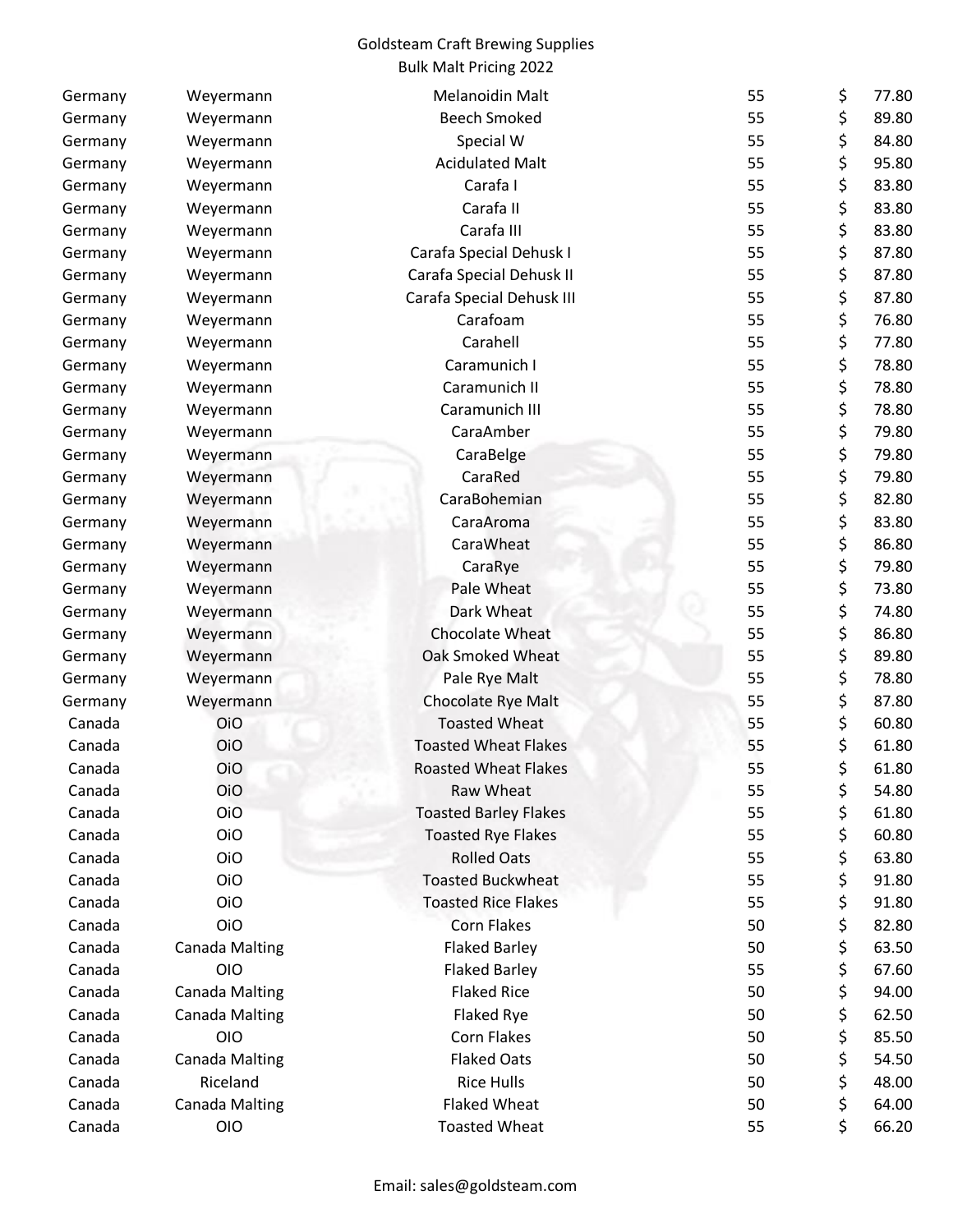## Goldsteam Craft Brewing Supplies Bulk Malt Pricing 2022

| Canada    | <b>OIO</b>            | <b>Toasted Wheat Flakes</b>          | 55 | \$       | 70.90  |
|-----------|-----------------------|--------------------------------------|----|----------|--------|
| UK        | <b>Bairds</b>         | Maris Otter                          | 55 | \$       | 79.40  |
| UK        | <b>Bairds</b>         | Vienna Malt                          | 55 | \$       | 73.90  |
| UK        | <b>Bairds</b>         | <b>Black Malt</b>                    | 55 | \$       | 82.70  |
| UK        | <b>Bairds</b>         | <b>Brown Malt</b>                    | 55 | \$       | 82.70  |
| UK        | <b>Bairds</b>         | Chocolate Malt                       | 55 | \$       | 82.70  |
| UK        | <b>Bairds</b>         | Munich Malt                          | 55 | \$       | 73.90  |
| UK        | <b>Bairds</b>         | Roasted Barley                       | 55 | \$       | 82.70  |
| UK        | <b>Bairds</b>         | Dark Cara Malt                       | 55 | \$       | 81.60  |
| UK        | <b>Bairds</b>         | Light Cara Malt                      | 55 | \$       | 81.60  |
| UK        | <b>Bairds</b>         | Light Crystal Malt                   | 55 | \$       | 81.60  |
| UK        | <b>Bairds</b>         | Medium Cara Malt                     | 55 | \$       | 81.60  |
| UK        | <b>Bairds</b>         | Medium Crystal Malt                  | 55 | \$       | 81.60  |
| Germany   | <b>Best Malz</b>      | <b>Acidulated Malt</b>               | 55 | \$       | 96.45  |
| Germany   | <b>Best Malz</b>      | <b>Biscuit Malt</b>                  | 55 | \$       | 80.50  |
| Germany   | <b>Best Malz</b>      | <b>Heidelberg Malt</b>               | 55 | \$       | 75.00  |
| Germany   | <b>Best Malz</b>      | <b>Pilsner Malt</b>                  | 55 | \$       | 74.45  |
| Germany   | <b>Best Malz</b>      | <b>Spelt Malt</b>                    | 55 | \$       | 111.30 |
| Germany   | <b>Best Malz</b>      | Vienna Malt                          | 55 | \$       | 75.55  |
| Germany   | <b>Best Malz</b>      | <b>Chit Malt</b>                     | 55 | \$       | 75.00  |
| Germany   | <b>Best Malz</b>      | Carahell                             | 55 | \$       | 77.20  |
| Germany   | <b>Best Malz</b>      | Caramunich I                         | 55 | \$       | 78.85  |
| Germany   | <b>Best Malz</b>      | Caramunich III                       | 55 | \$       | 79.40  |
| Germany   | <b>Best Malz</b>      | <b>Caramel Pilsen</b>                | 55 | \$       | 76.65  |
| Germany   | <b>Best Malz</b>      | <b>Caramel Aromatic</b>              | 55 | \$       | 77.75  |
| Germany   | <b>Best Malz</b>      | Dark Munich                          | 55 | \$       | 76.10  |
| Germany   | <b>Best Malz</b>      | Light Munich                         | 55 | \$       | 75.55  |
| Germany   | <b>Best Malz</b>      | <b>Melanoidin Malt</b>               | 55 | \$       | 77.75  |
| Germany   | <b>Best Malz</b>      | Red X                                | 55 | \$       | 77.75  |
| Germany   | <b>Best Malz</b>      | <b>Smoked Malt</b>                   | 55 | \$       | 96.45  |
| Germany   | <b>Best Malz</b>      | Dark Wheat Malt                      | 55 | \$       | 75.55  |
| Germany   | <b>Best Malz</b>      | <b>Wheat Malt</b>                    | 55 | \$       | 74.45  |
| <b>US</b> | <b>Briess</b>         | Victory                              | 50 | \$       | 89.50  |
| US        | <b>Briess</b>         | <b>Red Wheat Flakes</b>              | 50 | \$       | 84.50  |
| <b>US</b> | <b>Briess</b>         | <b>Torrified Wheat</b>               | 50 | \$       | 79.00  |
| Canada    | <b>Canada Malting</b> | <b>BC Select Pale Malt</b>           | 55 | \$       | 58.50  |
| Canada    |                       |                                      | 55 |          | 65.10  |
|           | <b>Canada Malting</b> | <b>Rye Malt</b><br>Premium Pale Malt |    | \$<br>\$ |        |
| Canada    | <b>Canada Malting</b> |                                      | 55 |          | 58.50  |
| Canada    | <b>Canada Malting</b> | Oat Malt                             | 55 | \$       | 75.55  |
| Canada    | <b>Canada Malting</b> | <b>Superior Pale Malt</b>            | 55 | \$       | 59.60  |
| Canada    | <b>Canada Malting</b> | <b>Pilsner Malt</b>                  | 55 | \$       | 59.60  |
| Canada    | <b>Canada Malting</b> | Light Munich                         | 55 | \$       | 61.25  |
| Canada    | <b>Canada Malting</b> | <b>Wheat Malt</b>                    | 55 | \$       | 61.80  |
| US        | <b>Great Western</b>  | Northwest Pale Malt                  | 55 | \$       | 63.45  |
| US        | Great Western         | Vienna Malt                          | 55 | \$       | 67.30  |
| US        | <b>Great Western</b>  | Dextrapils                           | 55 | \$       | 77.20  |
| US        | Great Western         | Dark Munich                          | 55 | \$       | 67.30  |